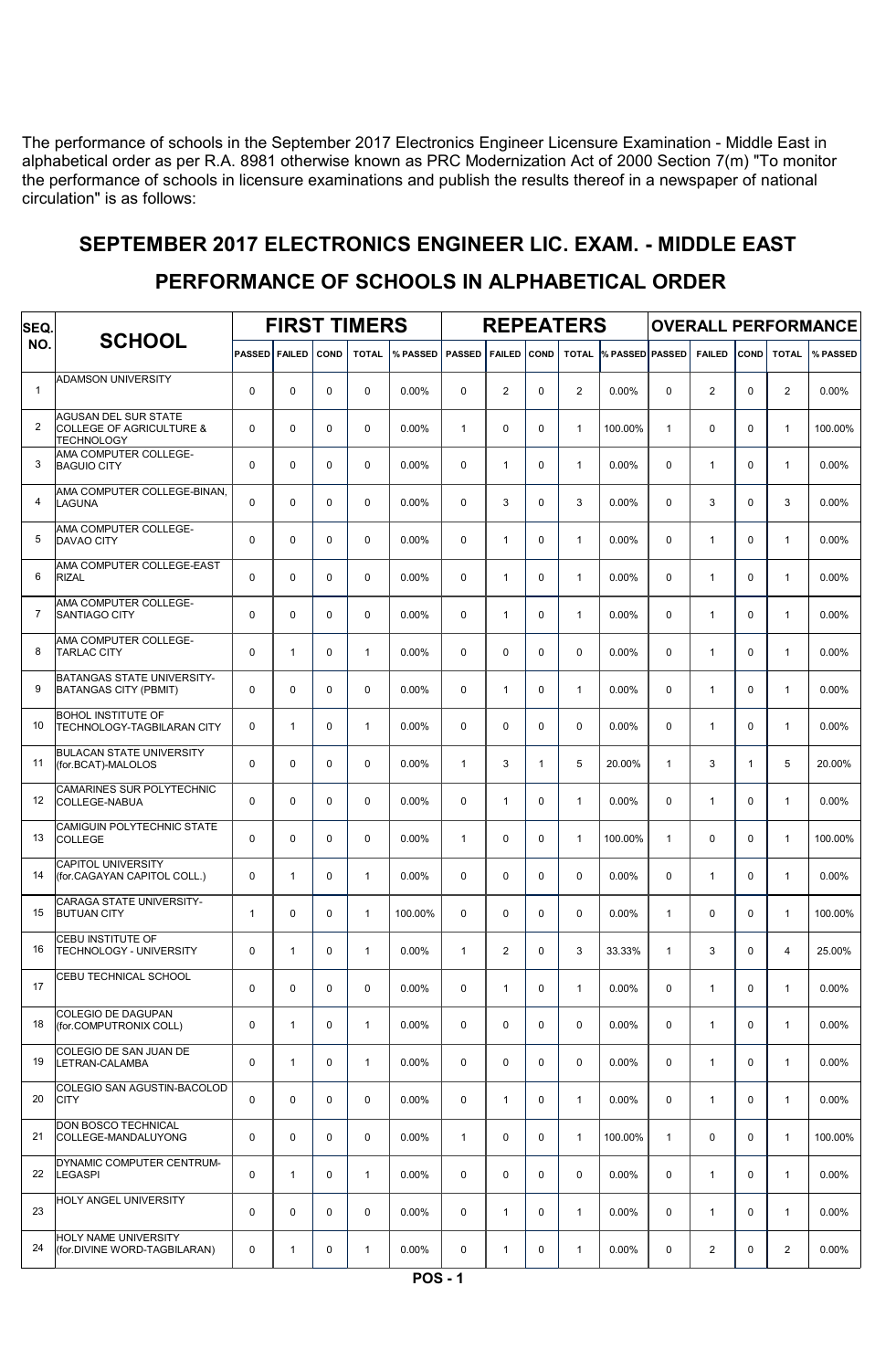## SEPTEMBER 2017 ELECTRONICS ENGINEER LIC. EXAM. - MIDDLE EAST

### PERFORMANCE OF SCHOOLS IN ALPHABETICAL ORDER

| SEQ. |                                                                               | <b>FIRST TIMERS</b>  |              |              |                |                   |              |                | <b>REPEATERS</b> |                | <b>OVERALL PERFORMANCE</b> |              |                         |              |                |          |
|------|-------------------------------------------------------------------------------|----------------------|--------------|--------------|----------------|-------------------|--------------|----------------|------------------|----------------|----------------------------|--------------|-------------------------|--------------|----------------|----------|
| NO.  | <b>SCHOOL</b>                                                                 | <b>PASSED FAILED</b> |              | <b>COND</b>  | <b>TOTAL</b>   | % PASSED   PASSED |              | <b>FAILED</b>  | <b>COND</b>      | <b>TOTAL</b>   | % PASSED PASSED            |              | <b>FAILED</b>           | COND         | <b>TOTAL</b>   | % PASSED |
| 25   | <b>ILOILO SCHOOL OF ARTS &amp;</b><br><b>TRADES</b>                           | $\Omega$             | $\mathbf{1}$ | 0            | $\mathbf{1}$   | $0.00\%$          | 0            | 0              | $\mathbf 0$      | $\mathbf 0$    | 0.00%                      | 0            | $\mathbf{1}$            | $\mathbf 0$  | $\mathbf{1}$   | 0.00%    |
| 26   | LICEO DE CAGAYAN UNIVERSITY                                                   | $\mathbf 0$          | $\mathbf 0$  | 0            | $\mathbf 0$    | 0.00%             | $\Omega$     | 2              | $\mathbf 0$      | $\overline{2}$ | $0.00\%$                   | 0            | $\overline{2}$          | 0            | 2              | 0.00%    |
| 27   | LYCEUM NORTHWESTERN UNIV-<br><b>DAGUPAN CITY</b>                              | 0                    | 0            | 0            | $\mathbf 0$    | 0.00%             | 0            | 0              | $\mathbf{1}$     | $\mathbf{1}$   | 0.00%                      | 0            | $\mathbf 0$             | 1            | $\mathbf{1}$   | 0.00%    |
| 28   | <b>MALAYAN COLLEGES LAGUNA</b>                                                | 0                    | 0            | 0            | $\mathbf 0$    | $0.00\%$          | 0            | $\mathbf{1}$   | $\mathbf 0$      | $\mathbf{1}$   | 0.00%                      | 0            | $\mathbf{1}$            | 0            | $\mathbf{1}$   | 0.00%    |
| 29   | MAPUA INSTITUTE OF<br>TECHNOLOGY-MANILA                                       | $\mathbf 0$          | 1            | $\mathbf 0$  | $\mathbf{1}$   | 0.00%             | $\Omega$     | $\overline{2}$ | $\mathbf 0$      | $\overline{2}$ | 0.00%                      | 0            | 3                       | $\Omega$     | 3              | 0.00%    |
| 30   | MATS COLLEGE OF TECHNOLOGY                                                    | $\mathbf 0$          | $\mathbf{1}$ | 0            | $\mathbf{1}$   | $0.00\%$          | $\Omega$     | 0              | $\mathbf 0$      | $\mathbf 0$    | $0.00\%$                   | 0            | $\mathbf{1}$            | 0            | 1              | 0.00%    |
| 31   | MINDANAO STATE UNIVERSITY-<br><b>ILIGAN INSTITUTE OF</b><br><b>TECHNOLOGY</b> | $\mathbf 0$          | 0            | $\mathbf 0$  | $\mathbf 0$    | 0.00%             | 0            | 0              | $\mathbf{1}$     | $\mathbf{1}$   | 0.00%                      | 0            | $\mathbf 0$             | 1            | 1              | 0.00%    |
| 32   | MINDANAO UNIVERSITY OF<br><b>SCIENCE &amp; TECHNOLOGY-CDO</b>                 | $\mathbf 0$          | 1            | 0            | $\mathbf{1}$   | 0.00%             | 0            | 0              | $\mathbf 0$      | $\mathbf 0$    | 0.00%                      | 0            | $\mathbf{1}$            | $\mathbf 0$  | $\mathbf{1}$   | 0.00%    |
| 33   | NATIONAL COLLEGE OF SCIENCE<br>& TECHNOLOGY-DASMARINAS                        | $\mathbf 0$          | 0            | $\mathbf 0$  | $\mathbf 0$    | $0.00\%$          | $\mathbf{1}$ | 0              | $\mathbf 0$      | $\mathbf{1}$   | 100.00%                    | $\mathbf{1}$ | $\mathbf 0$             | $\mathbf 0$  | $\mathbf{1}$   | 100.00%  |
| 34   | NATIONAL UNIVERSITY-MANILA                                                    | $\mathbf 0$          | $\mathbf 0$  | 0            | 0              | $0.00\%$          | $\Omega$     | 0              | $\mathbf{1}$     | $\mathbf{1}$   | 0.00%                      | 0            | $\mathbf 0$             | $\mathbf{1}$ | $\mathbf{1}$   | $0.00\%$ |
| 35   | NEGROS ORIENTAL STATE<br>UNIVERSITY (CVPC)-DUMAGUETE                          | $\mathbf 0$          | 0            | 0            | 0              | 0.00%             | 0            | $\mathbf{1}$   | $\mathbf 0$      | $\mathbf{1}$   | 0.00%                      | 0            | $\mathbf{1}$            | $\mathbf 0$  | $\mathbf{1}$   | 0.00%    |
| 36   | <b>NEW ERA UNIVERSITY</b>                                                     | $\mathbf 0$          | 0            | 0            | $\mathbf 0$    | 0.00%             | 0            | 3              | $\mathbf 0$      | 3              | 0.00%                      | 0            | 3                       | 0            | 3              | $0.00\%$ |
| 37   | NORTHWESTERN UNIVERSITY                                                       | $\mathbf 0$          | 0            | $\mathbf 0$  | $\Omega$       | $0.00\%$          | $\Omega$     | $\mathbf{1}$   | $\mathbf 0$      | $\mathbf{1}$   | $0.00\%$                   | 0            | $\mathbf{1}$            | $\Omega$     | $\mathbf{1}$   | 0.00%    |
| 38   | POLYTECHNIC UNIVERSITY OF<br>THE PHILIPPINES-BATAAN                           | $\mathbf 0$          | $\mathbf{1}$ | 0            | $\mathbf{1}$   | $0.00\%$          | $\Omega$     | 0              | $\mathbf 0$      | $\mathbf 0$    | $0.00\%$                   | 0            | $\mathbf{1}$            | $\Omega$     | 1              | 0.00%    |
| 39   | POLYTECHNIC UNIVERSITY OF<br>THE PHILIPPINES-MAIN-STA. MESA                   | 0                    | 0            | $\mathbf 0$  | 0              | 0.00%             | 0            | $\mathbf{1}$   | $\mathbf 0$      | $\mathbf{1}$   | $0.00\%$                   | 0            | $\mathbf{1}$            | $\mathbf 0$  | 1              | 0.00%    |
| 40   | POLYTECHNIC UNIVERSITY OF<br>THE PHILIPPINES-MARAGONDON                       | 0                    | 1            | 0            | $\mathbf{1}$   | $0.00\%$          | 0            | $\mathbf{1}$   | 0                | $\mathbf{1}$   | $0.00\%$                   | 0            | $\overline{2}$          | 0            | 2              | 0.00%    |
| 41   | RIZAL TECHNOLOGICAL<br><b>UNIVERSITY</b>                                      | $\mathbf 0$          | $\mathbf{1}$ | 0            | $\mathbf{1}$   | 0.00%             | $\Omega$     | 0              | $\overline{2}$   | $\mathbf{2}$   | 0.00%                      | 0            | $\mathbf{1}$            | 2            | 3              | 0.00%    |
| 42   | SAINT FRANCIS OF ASSISI<br><b>COLLEGE</b>                                     | $\mathbf 0$          | 0            | 0            | $\mathbf 0$    | $0.00\%$          | $\Omega$     | $\mathbf{1}$   | $\mathbf 0$      | $\mathbf{1}$   | $0.00\%$                   | 0            | $\mathbf{1}$            | 0            | $\mathbf{1}$   | 0.00%    |
| 43   | SAINT LOUIS UNIVERSITY                                                        | $\mathbf 0$          | 0            | 0            | $\mathbf 0$    | $0.00\%$          | $\mathbf{1}$ | 2              | $\mathbf 0$      | 3              | 33.33%                     | $\mathbf{1}$ | $\mathbf{2}$            | $\mathbf 0$  | 3              | 33.33%   |
| 44   | SAINT MARY'S UNIVERSITY                                                       | $\mathbf 0$          | 0            | 0            | $\mathsf 0$    | 0.00%             | $\mathbf 0$  | $\mathbf{1}$   | $\mathbf 0$      | $\mathbf{1}$   | $0.00\%$                   | 0            | $\mathbf{1}$            | 0            | $\mathbf{1}$   | 0.00%    |
| 45   | SAN SEBASTIAN COLLEGE-<br>RECOLETOS, CAVITE                                   | $\mathbf 0$          | 0            | 0            | $\mathbf 0$    | $0.00\%$          | $\mathbf 0$  | $\mathbf{1}$   | $\mathbf 0$      | $\mathbf{1}$   | 0.00%                      | 0            | $\mathbf{1}$            | 0            | $\mathbf{1}$   | 0.00%    |
| 46   | SYSTEMS PLUS COLLEGE<br>FOUNDATION, INC-ANGELES<br>CITY(SPCCF)                | $\mathbf 0$          | 0            | 0            | $\mathbf 0$    | $0.00\%$          | $\mathbf 0$  | $\mathbf{1}$   | $\mathbf 0$      | $\mathbf{1}$   | 0.00%                      | 0            | $\mathbf{1}$            | $\mathbf 0$  | $\mathbf{1}$   | 0.00%    |
| 47   | TECHNOLOGICAL INSTITUTE OF<br><b>THE PHILIPPINES-MANILA</b>                   | $\mathbf 0$          | 1            | 0            | $\mathbf{1}$   | 0.00%             | $\mathbf{1}$ | $\mathbf{1}$   | $\mathbf 0$      | $\overline{c}$ | 50.00%                     | $\mathbf{1}$ | $\mathbf{2}$            | $\mathbf 0$  | 3              | 33.33%   |
| 48   | TECHNOLOGICAL INSTITUTE OF<br>THE PHILIPPINES-QUEZON CITY                     | $\mathbf 0$          | 1            | 0            | $\mathbf{1}$   | 0.00%             | $\mathbf 0$  | 6              | $\mathbf 0$      | 6              | $0.00\%$                   | 0            | $\overline{7}$          | 0            | $\overline{7}$ | 0.00%    |
| 49   | TECHNOLOGICAL UNIVERSITY OF<br>THE PHILIPPINES-MANILA                         | $\mathbf 0$          | $\mathbf 0$  | 0            | $\mathbf 0$    | $0.00\%$          | $\mathbf 0$  | $\mathbf{1}$   | $\mathbf 0$      | $\mathbf{1}$   | $0.00\%$                   | 0            | $\mathbf{1}$            | 0            | $\mathbf{1}$   | 0.00%    |
| 50   | TECHNOLOGICAL UNIVERSITY OF<br>THE PHILIPPINES-TAGUIG                         | $\mathbf 0$          | $\mathbf 0$  | 0            | 0              | $0.00\%$          | $\mathbf 0$  | $\mathbf{1}$   | $\mathbf 0$      | $\mathbf{1}$   | $0.00\%$                   | 0            | $\mathbf{1}$            | 0            | $\mathbf{1}$   | 0.00%    |
| 51   | UNIVERSITY OF BAGUIO                                                          | 0                    | $\mathbf{1}$ | $\mathbf{1}$ | $\overline{2}$ | 0.00%             | 1            | $\mathbf{1}$   | 0                | $\overline{c}$ | 50.00%                     | $\mathbf{1}$ | $\overline{\mathbf{c}}$ | 1            | 4              | 25.00%   |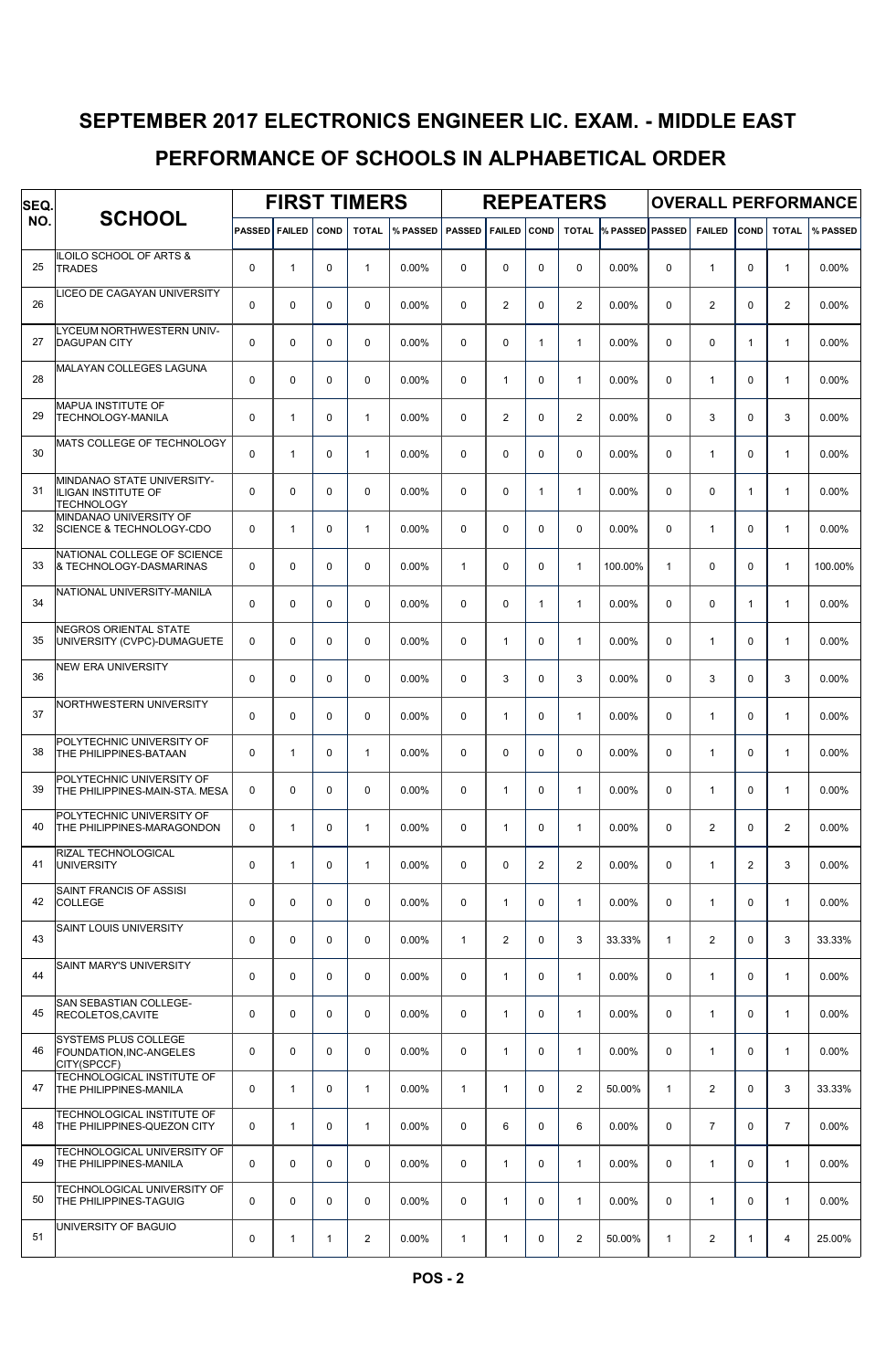# PERFORMANCE OF SCHOOLS IN ALPHABETICAL ORDER SEPTEMBER 2017 ELECTRONICS ENGINEER LIC. EXAM. - MIDDLE EAST

| SEQ. | <b>SCHOOL</b>                                              | <b>FIRST TIMERS</b>  |              |             |              |          |               |                | <b>REPEATERS</b> |                | <b>OVERALL PERFORMANCE</b> |              |                |              |                |          |
|------|------------------------------------------------------------|----------------------|--------------|-------------|--------------|----------|---------------|----------------|------------------|----------------|----------------------------|--------------|----------------|--------------|----------------|----------|
| NO.  |                                                            | <b>PASSED FAILED</b> |              | <b>COND</b> | <b>TOTAL</b> | % PASSED | <b>PASSED</b> | <b>FAILED</b>  | COND             | <b>TOTAL</b>   | <b>% PASSED PASSED</b>     |              | <b>FAILED</b>  | <b>COND</b>  | <b>TOTAL</b>   | % PASSED |
| 52   | UNIVERSITY OF BOHOL                                        | $\Omega$             | 1            | $\mathbf 0$ | 1            | $0.00\%$ | $\Omega$      | $\Omega$       | $\Omega$         | $\Omega$       | 0.00%                      | $\Omega$     | 1              | $\Omega$     | $\mathbf{1}$   | 0.00%    |
| 53   | UNIVERSITY OF MINDANAO-<br><b>DAVAO CITY</b>               | $\Omega$             | $\Omega$     | $\Omega$    | $\Omega$     | 0.00%    | $\Omega$      | $\mathbf{1}$   | $\Omega$         | $\mathbf{1}$   | 0.00%                      | $\Omega$     | 1              | $\Omega$     | $\mathbf{1}$   | 0.00%    |
| 54   | UNIVERSITY OF PERPETUAL HELP<br>RIZAL-CALAMBA CAMPUS       | $\Omega$             | $\mathbf{1}$ | $\Omega$    | 1            | $0.00\%$ | $\mathbf 0$   | $\Omega$       | 0                | $\Omega$       | 0.00%                      | $\Omega$     | $\overline{1}$ | $\Omega$     | $\mathbf{1}$   | 0.00%    |
| 55   | UNIVERSITY OF PERPETUAL HELP<br><b>SYSTEM-LAGUNA</b>       | $\mathbf{1}$         | $\mathbf 0$  | $\mathbf 0$ | 1            | 100.00%  | $\mathbf 0$   | $\Omega$       | 0                | $\Omega$       | 0.00%                      | 1            | $\mathbf 0$    | $\Omega$     | $\mathbf{1}$   | 100.00%  |
| 56   | UNIVERSITY OF SAINT LA SALLE                               | $\Omega$             | $\Omega$     | $\Omega$    | $\Omega$     | $0.00\%$ | $\Omega$      | $\mathbf{1}$   | $\Omega$         | $\mathbf{1}$   | 0.00%                      | $\Omega$     | 1              | $\Omega$     | $\mathbf{1}$   | 0.00%    |
| 57   | UNIVERSITY OF SAN CARLOS                                   | $\Omega$             | 1            | $\Omega$    | 1            | $0.00\%$ | $\mathbf 1$   | 1              | $\Omega$         | 2              | 50.00%                     | 1            | 2              | $\Omega$     | 3              | 33.33%   |
| 58   | UNIVERSITY OF SAN JOSE-<br><b>RECOLETOS</b>                | $\Omega$             | 5            | $\Omega$    | 5            | $0.00\%$ | $\Omega$      | 5              | $\Omega$         | 5              | 0.00%                      | $\Omega$     | 10             | $\Omega$     | 10             | 0.00%    |
| 59   | UNIVERSITY OF THE EAST-<br>CALOOCAN                        | $\Omega$             | $\mathbf 0$  | $\mathbf 0$ | 0            | 0.00%    | $\mathbf{1}$  | 1              | $\mathbf{1}$     | 3              | 33.33%                     | $\mathbf{1}$ | -1             | 1            | 3              | 33.33%   |
| 60   | UNIVERSITY OF THE IMMACULATE<br>CONCEPTION-DAVAO           | $\Omega$             | $\mathbf{1}$ | $\Omega$    | 1            | 0.00%    | $\mathbf 0$   | $\Omega$       | $\mathbf 0$      | $\Omega$       | 0.00%                      | $\Omega$     | 1              | $\Omega$     | $\mathbf{1}$   | 0.00%    |
| 61   | UNIVERSITY OF THE VISAYAS-<br><b>CEBU CITY</b>             | $\Omega$             | $\Omega$     | $\Omega$    | $\Omega$     | $0.00\%$ | $\Omega$      | $\overline{2}$ | $\Omega$         | $\overline{2}$ | 0.00%                      | $\Omega$     | 2              | $\mathbf{0}$ | $\overline{2}$ | 0.00%    |
| 62   | <b>WESLEYAN UNIVERSITY-</b><br>PHILIPPINES-CABANATUAN CITY | $\Omega$             | $\Omega$     | $\Omega$    | 0            | $0.00\%$ | $\Omega$      | 2              | $\Omega$         | $\overline{2}$ | 0.00%                      | $\Omega$     | 2              | $\Omega$     | $\overline{2}$ | 0.00%    |
|      | <b>OVERALL TOTAL</b>                                       | $\overline{2}$       | 27           | 1           | 30           | 6.67%    | 11            | 61             | $\overline{7}$   | 79             | 13.92%                     | 13           | 88             | 8            | 109            | 11.93%   |

### xxxxxxxxxx N O T H I N G F O L L O W S xxxxxxxxxx

Any discrepancy in the report is not intentional on the part of the Commission, but rather due to miscoding of school codes by the examinees themselves. Concerned schools may write the Commission for correction.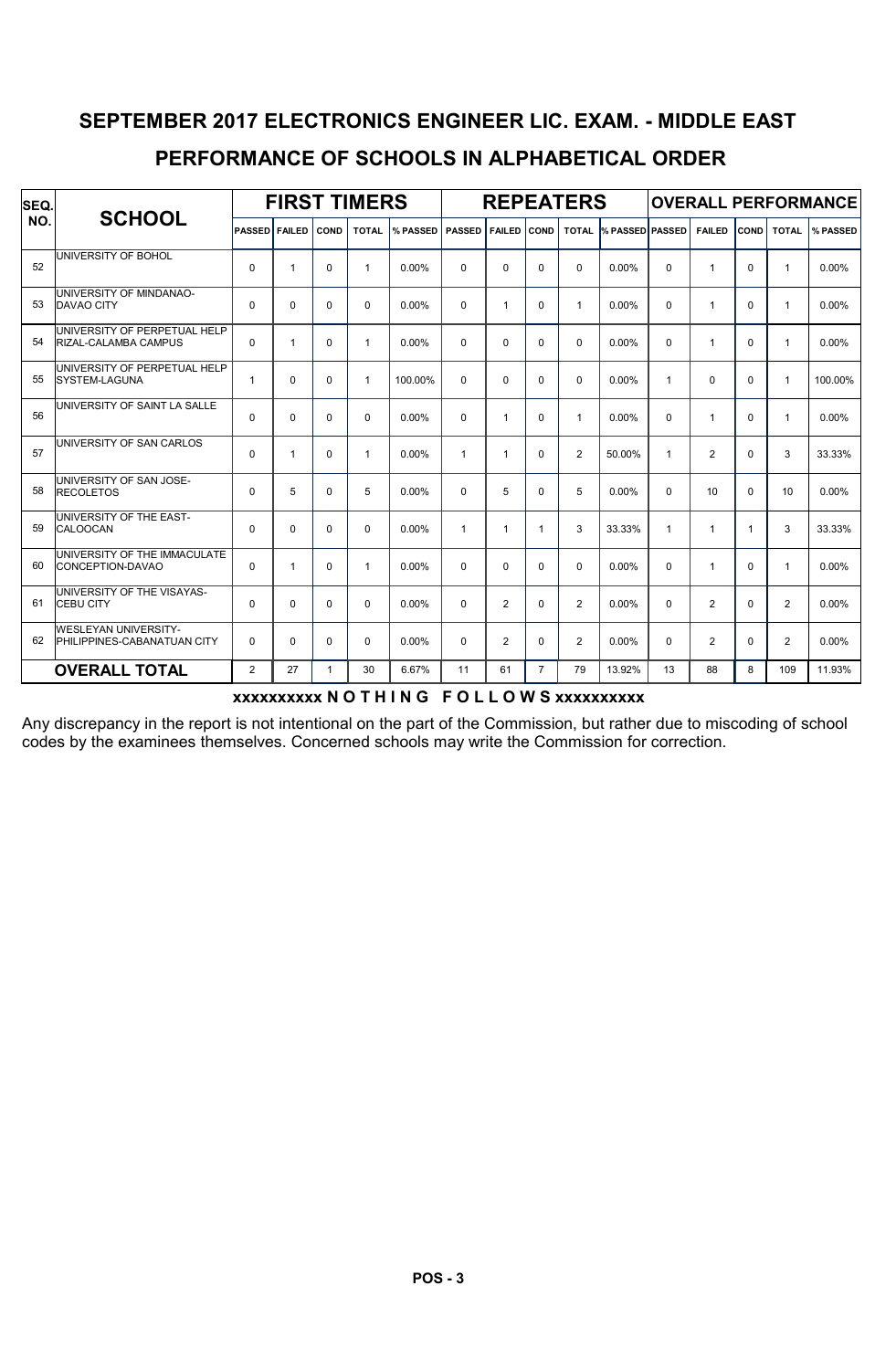The performance of schools in the September 2017 Electronics Technician Licensure Examination - Middle East in alphabetical order as per R.A. 8981 otherwise known as PRC Modernization Act of 2000 Section 7(m) "To monitor the performance of schools in licensure examinations and publish the results thereof in a newspaper of national circulation" is as follows:

# SEPTEMBER 2017 ELECTRONICS TECHNICIAN LIC. EXAM. - MIDDLE EAST

#### FIRST TIMERS REPEATERS OVERALL PERFORMANCE SCHOOL PASSED FAILED COND TOTAL % PASSED PASSED FAILED COND TOTAL <sup>%</sup> PASSED PASSED FAILED COND TOTAL % PASSED SEQ. NO. ADAMSON UNIVERSITY 1 | 1 0 0 0 1 | 100.00% 0 0 0 0.00% | 1 | 0 | 0 | 1 | 100.00% AMA COMPUTER COLLEGE-<br>SANTIAGO CITY 2 SANTIAGO CITY | 1 | 0 | 0 | 1 | 100.00% | 0 | 0 | 0 | 0 | 0 |0% | 1 | 0 | 0 | 1 | 100.00% AMA COMPUTER COLLEGE-<br>TARLAC CITY 3 TARLAC CITY 0 1 0 1 0.00% 0 0 0 0 0.00% 0 1 0 1 0.00% ASIAN COLLEGE OF SCIENCE &<br>TECHNOLOGY-QC 4 |TECHNOLOGY-QC 1 | 0 | 0 | 1 | 100.00% | 0 | 0 | 0 | 0 | 0 0.00% | 1 | 0 | 0 | 1 | 100.00% BOHOL INSTITUTE OF 5 TECHNOLOGY-TAGBILARAN CITY | 1 | 0 | 0 | 1 | 100.00% | 0 | 0 | 0 | 0 | 0.00% | 1 | 0 | 0 | 1 | 100.00% CAPIZ STATE UNIVERSITY 6 (CIT)(PSPC)-MAIN CAMPUS 0 1 0 1 0.00% 0 0 0 0 0.00% 0 1 0 1 0.00% CARAGA STATE UNIVERSITY-<br>BUTUAN CITY 7 BUTUAN CITY | 1 | 0 | 0 | 1 | 100.00% | 0 | 0 | 0 | 0 | 0 | 0 | 1 | 100.0000 | 1 | 100.000 | CEBU TECHNICAL SCHOOL 8 | | 1 | 0 | 0 | 1 |100.00% | 0 | 0 | 0 | 0.00% | 1 | 0 | 0 | 1 |100.00% COLEGIO DE DAGUPAN 9 (for.COMPUTRONIX COLL) 1 0 0 1 100.00% 0 0 0 0 000% 1 0 0 0 1 100.00% COLEGIO DE SAN JUAN DE<br>LETRAN-CALAMBA 10 LETRAN-CALAMBA 0 1 0 1 0.00% 0 0 0 0 0.00% 0 1 0 1 0.00% DYNAMIC COMPUTER CENTRUM<mark>-</mark><br>LEGASPI 11 LEGASPI 1 0 0 1 100.00% 0 0 0 0 0.00% 1 0 0 1 100.00% EAST NEGROS INSTITUTE 12 | | 1 | 0 | 0 | 1 |100.00% | 0 | 0 | 0 | 0 | 0.00% | 1 | 0 | 0 | 1 |100.00% GUZMAN INSTITUTE OF<br>TECHNOLOGY 13 TECHNOLOGY 0 1 0 1 0.00% 0 0 0 0 0.00% 0 1 0 1 0.00% HOLY NAME UNIVERSITY 14 (for.DIVINE WORD-TAGBILARAN) 2 0 0 2 100.00% 0 0 0 0 0 0.00% 2 0 0 2 100.00% ILOILO SCHOOL OF ARTS &<br>TRADES 15 TRADES 1 0 0 1 100.00% 0 0 0 0 0.00% 1 0 0 1 100.00% .<br>YCEUM NORTHWESTERN UNIV-<br>DAGUPAN CITY 16 DAGUPAN CITY | 1 | 0 | 0 | 1 | 100.00% | 0 | 0 | 0 | 0 | 0 000% | 1 | 0 | 0 | 1 | 100.00% MAPUA INSTITUTE OF 17 TECHNOLOGY-MANILA 2 0 0 2 100.00% 0 0 0 0 0.00% 2 0 0 0 2 100.00% NATIONAL UNIVERSITY-MANILA 18 | | 1 | 0 | 0 | 1 |100.00% | 0 | 0 | 0 | 0 | 0.00% | 1 | 0 | 0 | 1 |100.00% NEW ERA UNIVERSITY 19 | 1 | 0 | 0 | 1 | 100.00% | 0 | 0 | 0 | 0.00% | 1 | 0 | 0 | 0 | 1 | 100.00% POLYTECHNIC UNIVERSITY OF 20 THE PHILIPPINES-BATAAN 0 1 0 1 0 1 0.00% 0 0 0 0 0.00% 0 0 1 0 1 0.00% RIZAL TECHNOLOGICAL<br>JNIVERSITY 21 |UNIVERSITY | 1 | 0 | 0 | 1 | 100.00% | 0 | 0 | 0 | 0 | 0.00% | 1 | 0 | 0 | 1 | 100.00% SAINT LOUIS UNIVERSITY 22 1 0 0 1 100.00% 0 0 0 0 0.00% 1 0 0 1 100.00% SAINT MARY'S UNIVERSITY 23 1 0 0 1 100.00% 0 0 0 0 0.00% 1 0 0 1 100.00% SAMAR STATE UNIVERSITY<br>(SAMAR S.P.C.) 24 (SAMAR S.P.C.) | 0 | 1 | 0 | 1 | 0.00% | 0 | 0 | 0 | 0 | 0.00% | 0 | 1 | 0 | 1 | 0.00%

### PERFORMANCE OF SCHOOLS IN ALPHABETICAL ORDER